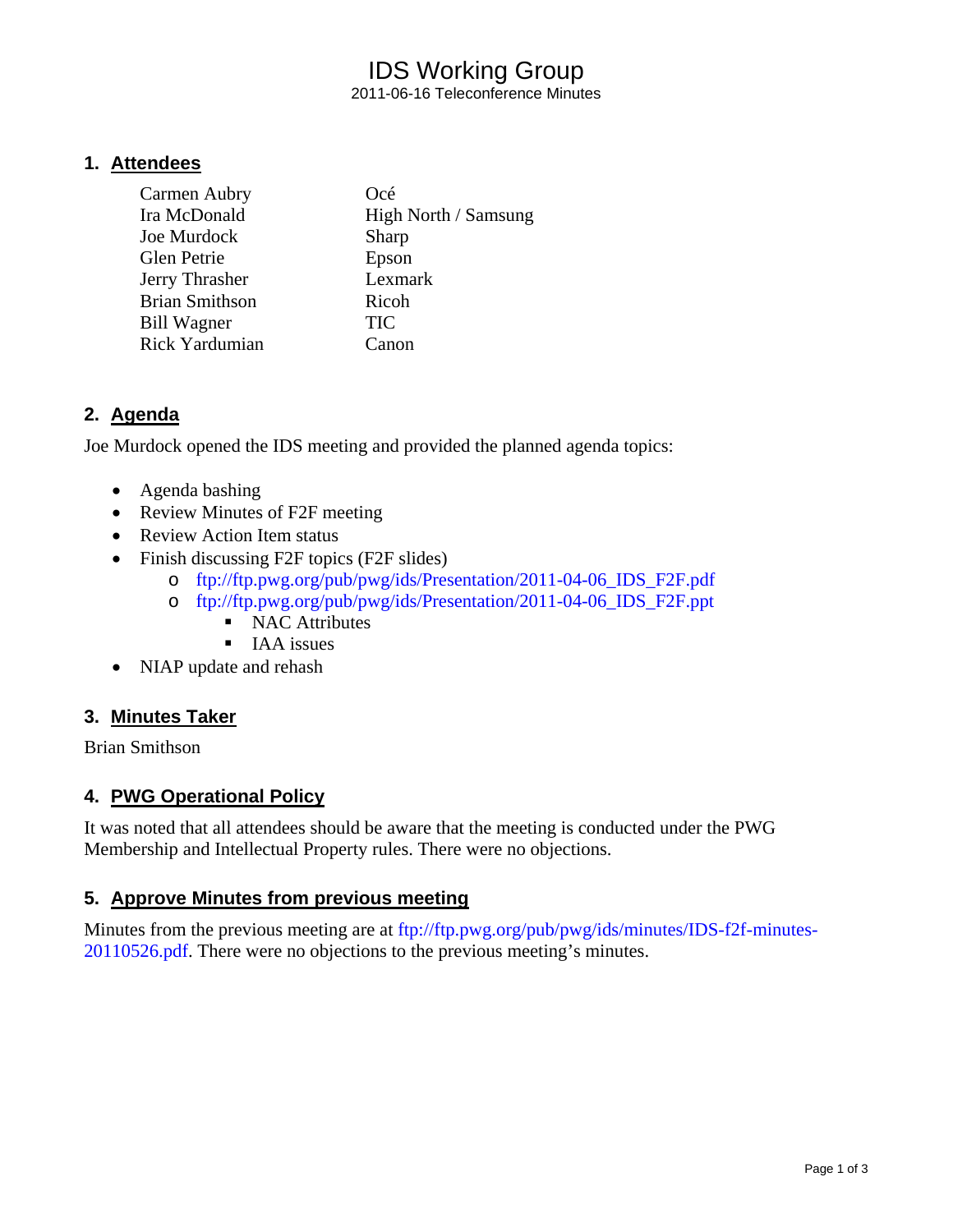# IDS Working Group

2011-06-16 Teleconference Minutes

# **6. Review Action Items**

The most recent Action Item spreadsheet is available at: ftp://ftp.pwg.org/pub/pwg/ids/ActionItems/.

Action item updates and comments:

• We decided to add a new section to the AI list for items that are on hold

#### **7. Finish discussing F2F topics**

Refer to ftp://ftp.pwg.org/pub/pwg/ids/Presentation/2011-04-06\_IDS\_F2F.pdf and ftp://ftp.pwg.org/pub/pwg/ids/Presentation/2011-04-06\_IDS\_F2F.ppt

We discussed:

- NAC Attributes
- IAA issues

We agreed to add the proposed NAC attributes (as optional).

(Sorry for the lameness of these minutes – I seem to have misplaced my notes)

#### **8. Common Criteria**

NDPP link was posted to the IDS list for review. There was not sufficient progress on this item to schedule NIAP for the next teleconference. We will bring them in for the one after.

# **9. Summary of New Action Items and Open Issues**

#### **9.1 New action items**

| 99  | 6/16/2011 | ΑIΙ                   | <b>IDS-LOG</b>     | Send security-related use cases to Cloud Imaging and IPP WGs |
|-----|-----------|-----------------------|--------------------|--------------------------------------------------------------|
| 100 | 6/16/2011 | <b>Brian Smithson</b> | <b>WG</b><br>Admin | Add section to AI list for items on hold                     |
| 101 | 6/16/2011 | Joe Murdock           | HCD-NAP            | Add new NAC attributes to NAP spec                           |

#### **9.2 New issues**

None

#### **9.3 Old issues**

- 1. How are administrators notified of remediation issues? Does the HCD ever initiate a notification, or is it always the remediation server that initiates notification? Does this same issue apply to policy servers?
- 2. What is a "fatal" error? Under what circumstances (if any) do we require the HCD to be shut down?
- 3. Increase interaction and work tracking with other working groups (IPP-Everywhere)